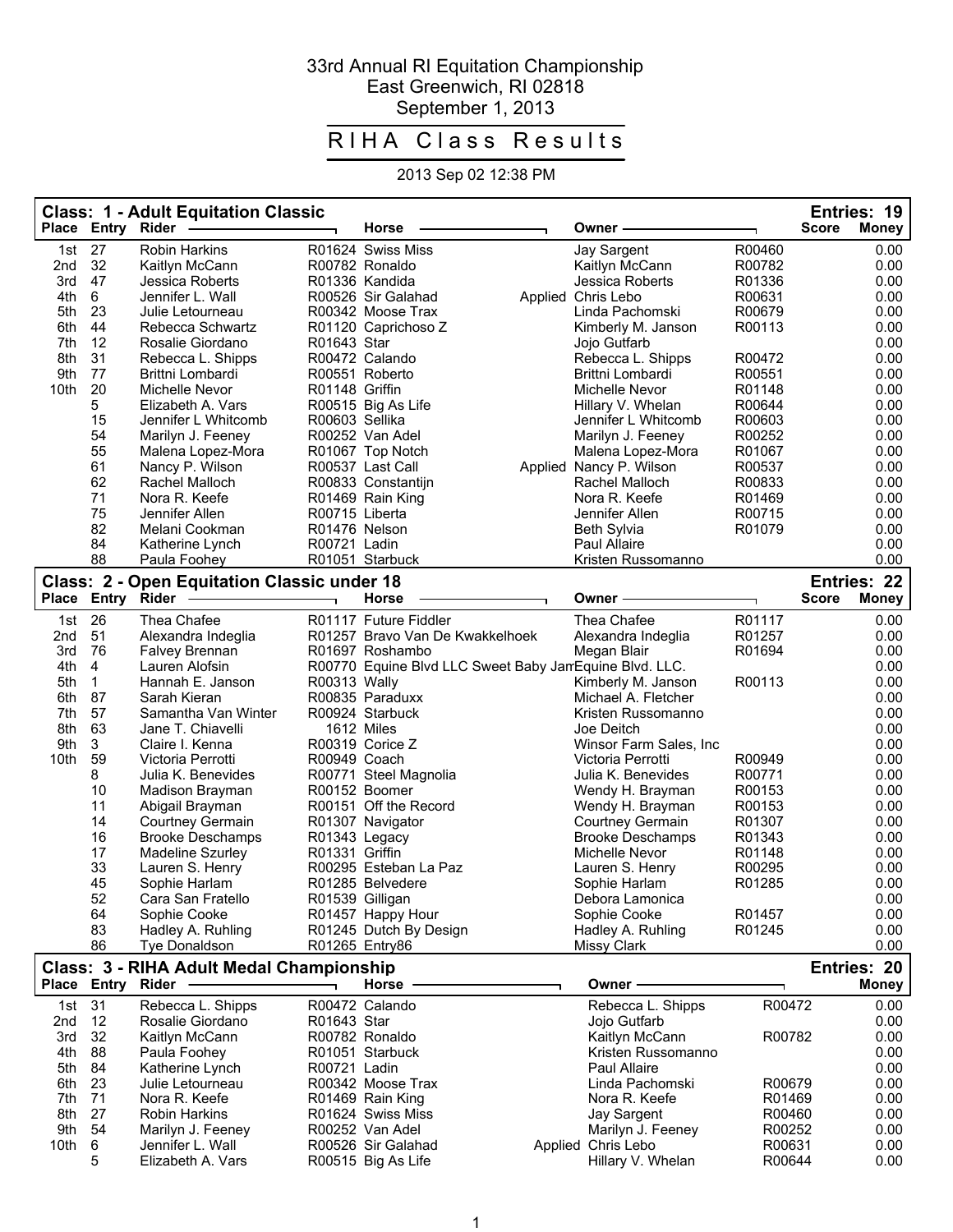|                 | 15                | Jennifer L Whitcomb                                | R00603 Sellika  |                                                          | Jennifer L Whitcomb                                | R00603           | 0.00                         |
|-----------------|-------------------|----------------------------------------------------|-----------------|----------------------------------------------------------|----------------------------------------------------|------------------|------------------------------|
|                 | 20                | Michelle Nevor                                     | R01148 Griffin  |                                                          | Michelle Nevor                                     | R01148           | 0.00                         |
|                 | 47<br>55          | Jessica Roberts<br>Malena Lopez-Mora               |                 | R01336 Kandida<br>R01067 Top Notch                       | Jessica Roberts<br>Malena Lopez-Mora               | R01336<br>R01067 | 0.00<br>0.00                 |
|                 | 61                | Nancy P. Wilson                                    |                 | R00537 Last Call                                         | Applied Nancy P. Wilson                            | R00537           | 0.00                         |
|                 | 62                | Rachel Malloch                                     |                 | R00833 Constantijn                                       | Rachel Malloch                                     | R00833           | 0.00                         |
|                 | 75                | Jennifer Allen                                     | R00715 Liberta  |                                                          | Jennifer Allen                                     | R00715           | 0.00                         |
|                 | 77                | Brittni Lombardi                                   |                 | R00551 Roberto                                           | Brittni Lombardi                                   | R00551           | 0.00                         |
|                 | 82                | Melani Cookman                                     | R01476 Nelson   |                                                          | <b>Beth Sylvia</b>                                 | R01079           | 0.00                         |
|                 |                   | Class: 4 - RIHA Junior Medal Championship          |                 |                                                          |                                                    |                  | Entries: 22                  |
| <b>Place</b>    |                   | Entry Rider -                                      |                 | <b>Horse</b>                                             | Owner                                              |                  | <b>Money</b>                 |
| 1st             | 33                | Lauren S. Henry                                    |                 | R00295 Esteban La Paz                                    | Lauren S. Henry                                    | R00295           | 0.00                         |
| 2nd             | 87                | Sarah Kieran                                       |                 | R00835 Paraduxx                                          | Michael A. Fletcher                                |                  | 0.00                         |
| 3rd<br>4th      | 51<br>3           | Alexandra Indeglia<br>Claire I. Kenna              |                 | R01257 Bravo Van De Kwakkelhoek<br>R00319 Corice Z       | Alexandra Indeglia<br>Winsor Farm Sales, Inc.      | R01257           | 0.00<br>0.00                 |
| 5th             | 76                | Falvey Brennan                                     |                 | R01697 Roshambo                                          | Megan Blair                                        | R01694           | 0.00                         |
| 6th             | 10                | Madison Brayman                                    |                 | R00152 Boomer                                            | Wendy H. Brayman                                   | R00153           | 0.00                         |
| 7th             | $\overline{4}$    | Lauren Alofsin                                     |                 | R00770 Equine Blvd LLC Sweet Baby JamesEquine Blvd. LLC. |                                                    |                  | 0.00                         |
| 8th             | 26                | Thea Chafee                                        |                 | R01117 Future Fiddler                                    | Thea Chafee                                        | R01117           | 0.00                         |
| 9th             | 57                | Samantha Van Winter                                |                 | R00924 Starbuck                                          | Kristen Russomanno                                 |                  | 0.00                         |
| 10th            | $\mathbf{1}$      | Hannah E. Janson                                   | R00313 Wally    |                                                          | Kimberly M. Janson                                 | R00113           | 0.00                         |
|                 | 8                 | Julia K. Benevides                                 |                 | R00771 Steel Magnolia                                    | Julia K. Benevides                                 | R00771           | 0.00                         |
|                 | 11                | Abigail Brayman                                    |                 | R00151 Off the Record                                    | Wendy H. Brayman                                   | R00153           | 0.00<br>0.00                 |
|                 | 14<br>16          | <b>Courtney Germain</b><br><b>Brooke Deschamps</b> | R01343 Legacy   | R01307 Navigator                                         | <b>Courtney Germain</b><br><b>Brooke Deschamps</b> | R01307<br>R01343 | 0.00                         |
|                 | 17                | Madeline Szurley                                   | R01331 Griffin  |                                                          | Michelle Nevor                                     | R01148           | 0.00                         |
|                 | 45                | Sophie Harlam                                      |                 | R01285 Belvedere                                         | Sophie Harlam                                      | R01285           | 0.00                         |
|                 | 52                | Cara San Fratello                                  | R01539 Gilligan |                                                          | Debora Lamonica                                    |                  | 0.00                         |
|                 | 59                | Victoria Perrotti                                  | R00949 Coach    |                                                          | Victoria Perrotti                                  | R00949           | 0.00                         |
|                 | 63                | Jane T. Chiavelli                                  |                 | 1612 Miles                                               | Joe Deitch                                         |                  | 0.00                         |
|                 | 64                | Sophie Cooke                                       |                 | R01457 Happy Hour                                        | Sophie Cooke                                       | R01457           | 0.00                         |
|                 | 83                | Hadley A. Ruhling                                  |                 | R01245 Dutch By Design                                   | Hadley A. Ruhling                                  | R01245           | 0.00                         |
|                 | 86                | Tye Donaldson                                      | R01265 Entry86  |                                                          | <b>Missy Clark</b>                                 |                  | 0.00                         |
|                 | Place Entry Rider | Class: 5 - RIHA Adult Horsemanship Challenge       |                 | <b>Horse</b>                                             | Owner                                              |                  | Entries: 0<br><b>Money</b>   |
|                 |                   |                                                    |                 |                                                          |                                                    |                  |                              |
|                 |                   |                                                    |                 |                                                          |                                                    |                  |                              |
| 1st             | 84                | Katherine Lynch                                    | R00721 Ladin    |                                                          | <b>Paul Allaire</b>                                |                  | 0.00                         |
| 2 <sub>nd</sub> | 23                | Julie Letourneau                                   |                 | R00342 Moose Trax                                        | Linda Pachomski                                    | R00679           | 0.00                         |
| 3rd             | 20                | Michelle Nevor                                     | R01148 Griffin  |                                                          | <b>Michelle Nevor</b><br>Brittni Lombardi          | R01148           | 0.00                         |
| 4th<br>5th      | 77<br>88          | Brittni Lombardi<br>Paula Foohey                   |                 | R00551 Roberto<br>R01051 Starbuck                        | Kristen Russomanno                                 | R00551           | 0.00<br>0.00                 |
| 6th             | 32                | Kaitlyn McCann                                     |                 | R00782 Ronaldo                                           | Kaitlyn McCann                                     | R00782           | 0.00                         |
| 7th             | 55                | Malena Lopez-Mora                                  |                 | R01067 Top Notch                                         | Malena Lopez-Mora                                  | R01067           | 0.00                         |
| 8th             | 61                | Nancy P. Wilson                                    |                 | R00537 Last Call                                         | Applied Nancy P. Wilson                            | R00537           | 0.00                         |
|                 |                   | Class: 6 - RIHA Junior Horsemanship Challenge      |                 |                                                          |                                                    |                  | Entries: 15                  |
|                 | Place Entry Rider |                                                    |                 | Horse -                                                  | Owner                                              |                  | <b>Money</b>                 |
| 1st             | 63                | Jane T. Chiavelli                                  |                 | 1612 Miles                                               | Joe Deitch                                         |                  | 0.00                         |
| 2nd             | 45                | Sophie Harlam                                      |                 | R01285 Belvedere                                         | Sophie Harlam                                      | R01285           | 0.00                         |
| 3rd             | 17                | Madeline Szurley                                   | R01331 Griffin  |                                                          | Michelle Nevor                                     | R01148           | 0.00                         |
| 4th<br>5th      | 3<br>76           | Claire I. Kenna                                    |                 | R00319 Corice Z<br>R01697 Roshambo                       | Winsor Farm Sales, Inc.                            | R01694           | 0.00<br>0.00                 |
| 6th             | 4                 | Falvey Brennan<br>Lauren Alofsin                   |                 | R00770 Equine Blvd LLC Sweet Baby JamesEquine Blvd. LLC. | Megan Blair                                        |                  | 0.00                         |
| 7th             | 87                | Sarah Kieran                                       |                 | R00835 Paraduxx                                          | Michael A. Fletcher                                |                  | 0.00                         |
| 8th             | 16                | <b>Brooke Deschamps</b>                            | R01343 Legacy   |                                                          | <b>Brooke Deschamps</b>                            | R01343           | 0.00                         |
| 9th             | 64                | Sophie Cooke                                       |                 | R01457 Happy Hour                                        | Sophie Cooke                                       | R01457           | 0.00                         |
| 10th            | 11                | Abigail Brayman                                    |                 | R00151 Off the Record                                    | Wendy H. Brayman                                   | R00153           | 0.00                         |
|                 | 10                | Madison Brayman                                    |                 | R00152 Boomer                                            | Wendy H. Brayman                                   | R00153           | 0.00                         |
|                 | 52                | Cara San Fratello                                  |                 | R01539 Gilligan                                          | Debora Lamonica                                    |                  | 0.00                         |
|                 | 59                | Victoria Perrotti                                  | R00949 Coach    |                                                          | Victoria Perrotti                                  | R00949           | 0.00                         |
|                 | 83<br>86          | Hadley A. Ruhling<br><b>Tye Donaldson</b>          |                 | R01245 Dutch By Design<br>R01265 Entry86                 | Hadley A. Ruhling<br>Missy Clark                   | R01245           | 0.00<br>0.00                 |
|                 |                   |                                                    |                 |                                                          |                                                    |                  | Entries: 6                   |
|                 | Place Entry Rider | Class: 7 - Mini Equitation Classic 11 & Under      |                 | Horse                                                    | Owner                                              |                  | <b>Score</b><br><b>Money</b> |
| 1st             | 48                | Sydney North                                       |                 | R01358 Sunlight                                          | Sydney North                                       | R01358           | 0.00                         |
| 2nd             | 18                | Katie S. Solomons                                  |                 | R01546 Winooski                                          | Jay Sargent                                        | R00460           | 0.00                         |
| 3rd             | 53                | Emma Fletcher                                      |                 | R01695 Always Formal                                     | Michael A. Fletcher                                |                  | 0.00                         |
| 4th             | 92                | Alexandra Sharp                                    |                 | R01709 Shenandoah Annie's Song                           | Alexandra Sharp                                    | R01709           | 0.00                         |
| 5th             | 42<br>38          | <b>Tyler Bellino</b><br><b>Madeline Bradley</b>    |                 | R01468 Nicodemus<br>R01360 Skip's Miss Sonny             | <b>Tyler Bellino</b><br>Samantha Craig             | R01468           | 0.00<br>0.00                 |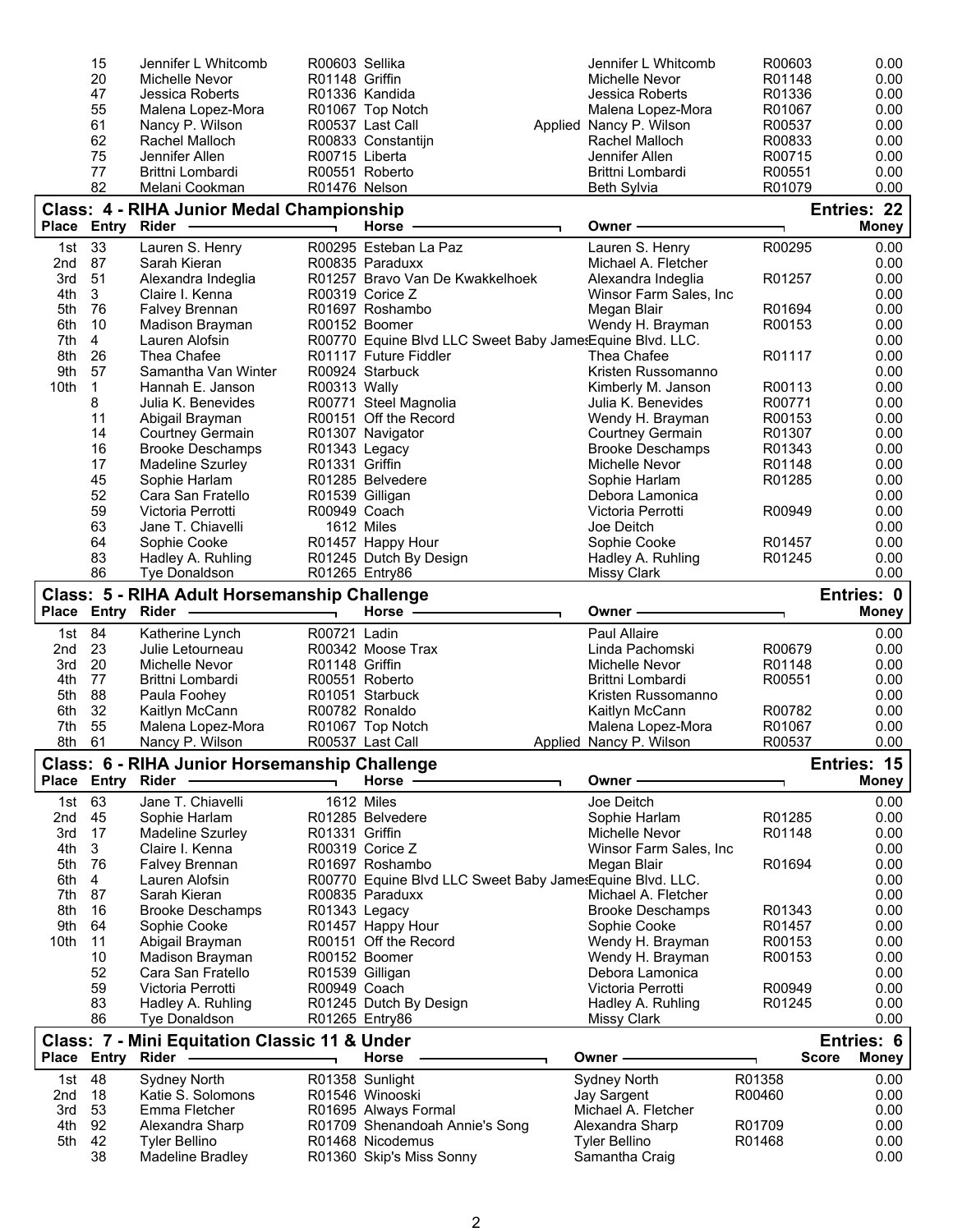|              | Place Entry Rider | Class: 8 - Junoir Equitation Classic 12-17      |                | Horse                                           | Owner                                     |                  | <b>Score</b> | Entries: 21<br><b>Money</b> |
|--------------|-------------------|-------------------------------------------------|----------------|-------------------------------------------------|-------------------------------------------|------------------|--------------|-----------------------------|
|              | 49                |                                                 |                | R01212 London Fog                               |                                           |                  |              |                             |
| 1st<br>2nd   | 79                | Meaghan Costa<br>Kianna L. Taylor               | R00827 Sinatra |                                                 | Equine Blvd. LLC.<br>Monica Raushenbaum   |                  |              | 0.00<br>0.00                |
| 3rd          | 37                | Madeline Woolf                                  |                | R01477 Off Broadway                             | <b>Claire Gadrow</b>                      | R01369           |              | 0.00                        |
| 4th          | 91                | Catherine Souza                                 |                | R01699 Glynhfan Virgina Slim                    | Catherine Souza                           | R01699           |              | 0.00                        |
| 5th          | 21                | April Huntoon                                   |                | R01447 Ice Capade                               | Jay Sargent                               | R00460           |              | 0.00                        |
| 6th          | 65                | <b>Tatum Seebeck</b>                            |                | R01659 Far Winns                                | <b>Tatum Seebeck</b>                      | R01659           |              | 0.00                        |
| 7th          | 9                 | Cameron Upham                                   |                | R01707 Doctor Bombay                            | Dawn Dorrance                             | R00234           |              | 0.00                        |
| 8th          | 89                | <b>Molly Little</b>                             |                | R01508 Whisper Low                              | Nora Harris                               |                  |              | 0.00                        |
| 9th          | 28                | Nina A Rotondo                                  |                | R01337 Urostar C                                | Nina A Rotondo                            | R01337           |              | 0.00                        |
| 10th         | 43                | Hannah Vitello                                  |                | R00524 Saratoga                                 | Alison Ward                               | R00528           |              | 0.00                        |
|              | $\overline{7}$    | Sydney T. Bent                                  | R00129 Rubin   |                                                 | Sydney T. Bent                            | R00129           |              | 0.00                        |
|              | 22<br>35          | Melissa Schaefer                                |                | R01687 Old Spice<br>R01621 Top Sider            | Brianna Pederson                          | R00151           |              | 0.00<br>0.00                |
|              | 39                | <b>Kirstyn Rice</b><br><b>Kerry White</b>       |                | R00972 Keepsake                                 | Abigail Brayman<br>Samantha Craig         |                  |              | 0.00                        |
|              | 66                | Anna P. Masson                                  |                | R01587 Pleasant Bay                             | Anna P. Masson                            | R01587           |              | 0.00                        |
|              | 70                | Celia Rapp                                      |                | R00855 Mr. Carlos                               | Jay Sargent                               | R00460           |              | 0.00                        |
|              | 73                | Caroline Coia                                   |                | R01558 Potpourri                                | Caroline Coia                             | R01558           |              | 0.00                        |
|              | 74                | Chloe Esposito                                  |                | R00995 Black Ty Optional                        | Chloe Esposito                            | R00995           |              | 0.00                        |
|              | 78                | Natalie Chenel                                  |                | R01745 Roberto                                  | Brittni Lombardi                          | R00551           |              | 0.00                        |
|              | 81                | Ilaria P. Lentrichia                            |                | R00341 Portfolio                                | Ilaria P. Lentrichia                      | R00341           |              | 0.00                        |
|              | 90                | Lauren Woods                                    | R01023 Brydon  |                                                 | Lauren Woods                              | R01023           |              | 0.00                        |
|              |                   | <b>Class: 9 - Adult Mini Equitation Classic</b> |                |                                                 |                                           |                  |              | Entries: 18                 |
| <b>Place</b> | Entry Rider       |                                                 |                | <b>Horse</b>                                    | Owner -                                   |                  | <b>Score</b> | <b>Money</b>                |
| 1st          | 34                | Allyson L. Dowds                                |                | R01713 Midnight Magic Man                       | Alexandria Quayle                         |                  |              | 0.00                        |
| 2nd          | 19                | Rebecca Hein                                    |                | R01755 Emmet                                    | Kristen L. Thomson                        | R00567           |              | 0.00                        |
| 3rd          | 72                | Meg Nichols                                     |                | R01710 Wicklow                                  | Meg Nichols                               | R01710           |              | 0.00                        |
| 4th          | 58                | Kelsey Patnaude                                 |                | R01566 Apache                                   | Suzanne Hourihan                          | R00243           |              | 0.00                        |
| 5th          | 50                | Chris Lebo                                      |                | R00631 Sir Galahad                              | Applied Chris Lebo                        | R00631           |              | 0.00                        |
| 6th<br>7th   | 68<br>25          | Shannon E. Aceto<br>Heidi Priestman             | R00105 Cicero  | R01564 Mio Benvolio                             | <b>Heather Picerne</b><br>Heidi Priestman | R01564           |              | 0.00<br>0.00                |
| 8th          | 41                | <b>Claire Gadrow</b>                            |                | R01369 Off Broadway                             | <b>Claire Gadrow</b>                      | R01369           |              | 0.00                        |
| 9th          | 30                | Jennifer Pray                                   |                | R00424 Eli's Coming                             | Jennifer Pray                             | R00424           |              | 0.00                        |
| 10th         | $\overline{2}$    | Jennifer Fairbank                               | R01531 Entry2  |                                                 | Jennifer Fairbank                         | R01531           |              | 0.00                        |
|              | 24                | Linda Pachomski                                 |                | R00679 Moose Trax                               | Linda Pachomski                           | R00679           |              | 0.00                        |
|              | 36                | Amanda Wilson                                   |                | R01660 Old Spice                                | Madison Brayman                           | R00152           |              | 0.00                        |
|              | 40                | Kristen White                                   |                | R00971 Skip's Miss Sonny                        | Samantha Craig                            |                  |              | 0.00                        |
|              | 46                | Maxie Formal                                    |                | R01356 Doctor Bombay                            | Dawn Dorrance                             | R00234           |              | 0.00                        |
|              | 56                | Erica Kalkut                                    |                | R01738 Fleur De Lis                             | Barbara M. Mann                           |                  |              | 0.00                        |
|              | 60                | Susan Hogan                                     |                | R00298 American Idol                            | <b>Bonnie Smith</b>                       | R00483           |              | 0.00                        |
|              | 67                | James Paolino                                   |                | R01490 Double Dutch                             | Bethany M. Bentsen                        | R00131           |              | 0.00                        |
|              | 80                | Desiree Hartley                                 |                | R01744 De'Lovely                                | Dina Patnaud                              | R00719           |              | 0.00                        |
|              |                   | Class: 10 - RIHA Mini Medal Championship        |                |                                                 |                                           |                  |              | Entries: 27                 |
|              | Place Entry Rider |                                                 |                | <b>Horse</b>                                    | Owner                                     |                  |              | <b>Money</b>                |
| 1st          | 53                | Emma Fletcher                                   |                | R01695 Always Formal                            | Michael A. Fletcher                       |                  |              | 0.00                        |
| 2nd          | 92                | Alexandra Sharp                                 |                | R01709 Shenandoah Annie's Song                  | Alexandra Sharp                           | R01709           |              | 0.00                        |
| 3rd<br>4th   | 48<br>18          | Sydney North<br>Katie S. Solomons               |                | R01358 Sunlight<br>R01546 Winooski              | Sydney North<br>Jay Sargent               | R01358<br>R00460 |              | 0.00<br>0.00                |
| 5th          | 90                | Lauren Woods                                    | R01023 Brydon  |                                                 | Lauren Woods                              | R01023           |              | 0.00                        |
| 6th          | 28                | Nina A Rotondo                                  |                | R01337 Urostar C                                | Nina A Rotondo                            | R01337           |              | 0.00                        |
| 7th          | 66                | Anna P. Masson                                  |                | R01587 Pleasant Bay                             | Anna P. Masson                            | R01587           |              | 0.00                        |
| 8th          | 70                | Celia Rapp                                      |                | R00855 Mr. Carlos                               | Jay Sargent                               | R00460           |              | 0.00                        |
| 9th          | 89                | <b>Molly Little</b>                             |                | R01508 Whisper Low                              | Nora Harris                               |                  |              | 0.00                        |
| 10th         | 43                | Hannah Vitello                                  |                | R00524 Saratoga                                 | Alison Ward                               | R00528           |              | 0.00                        |
|              | $\overline{7}$    | Sydney T. Bent                                  | R00129 Rubin   |                                                 | Sydney T. Bent                            | R00129           |              | 0.00                        |
|              | 9                 | Cameron Upham                                   |                | R01707 Doctor Bombay                            | Dawn Dorrance                             | R00234           |              | 0.00                        |
|              | 21                | April Huntoon                                   |                | R01447 Ice Capade                               | Jay Sargent                               | R00460           |              | 0.00                        |
|              | 22                | Melissa Schaefer                                |                | R01687 Old Spice                                | Brianna Pederson                          |                  |              | 0.00                        |
|              | 35<br>37          | <b>Kirstyn Rice</b>                             |                | R01621 Top Sider                                | Abigail Brayman<br><b>Claire Gadrow</b>   | R00151<br>R01369 |              | 0.00<br>0.00                |
|              | 38                | Madeline Woolf<br>Madeline Bradley              |                | R01477 Off Broadway<br>R01360 Skip's Miss Sonny | Samantha Craig                            |                  |              | 0.00                        |
|              | 39                | <b>Kerry White</b>                              |                | R00972 Keepsake                                 | Samantha Craig                            |                  |              | 0.00                        |
|              | 42                | <b>Tyler Bellino</b>                            |                | R01468 Nicodemus                                | <b>Tyler Bellino</b>                      | R01468           |              | 0.00                        |
|              | 49                | Meaghan Costa                                   |                | R01212 London Fog                               | Equine Blvd. LLC.                         |                  |              | 0.00                        |
|              | 65                | <b>Tatum Seebeck</b>                            |                | R01659 Far Winns                                | <b>Tatum Seebeck</b>                      | R01659           |              | 0.00                        |
|              | 73                | Caroline Coia                                   |                | R01558 Potpourri                                | Caroline Coia                             | R01558           |              | 0.00                        |
|              | 74                | Chloe Esposito                                  |                | R00995 Black Ty Optional                        | Chloe Esposito                            | R00995           |              | 0.00                        |
|              | 78                | Natalie Chenel                                  |                | R01745 Roberto                                  | Brittni Lombardi                          | R00551           |              | 0.00                        |